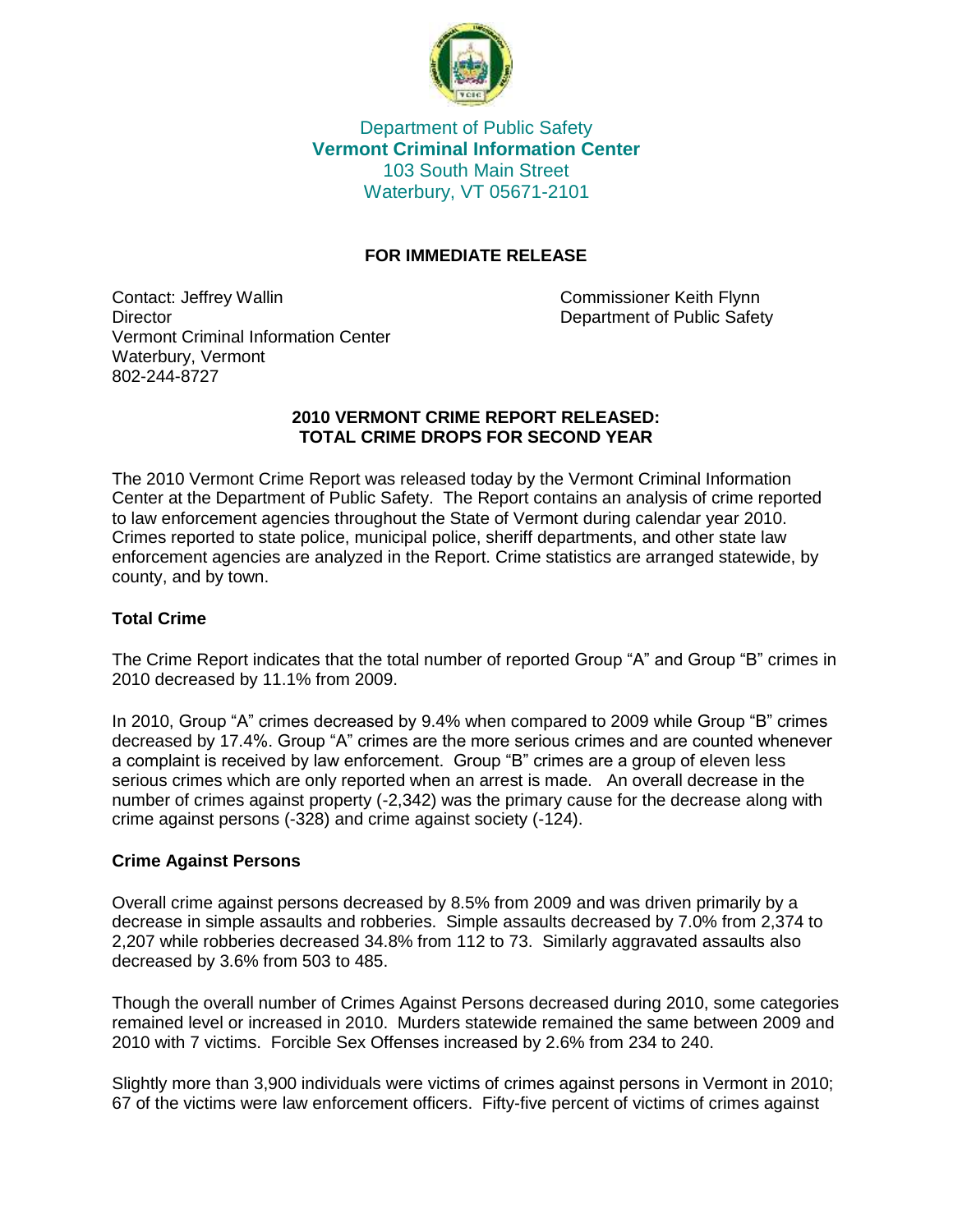persons were women. Men and women in the age group 21- 29 were more frequently the victims of violent crime than any other age group. Men and women over the age of 50 years old were the least likely to be victims of violent crime. In 93% of crimes against persons where defendant/victim relationship information was known the defendant was an acquaintance, intimate partner or family member of the victim. In approximately 96% of the violent crime incidents the victim received either no injuries or minor injuries. Dangerous weapons including firearms were used in 8% of crimes against persons. Approximately 60% of crimes against persons in Vermont occurred in residences which makes the home the most frequent location for these types of incidents. Highways and roads are the second most frequent location for crimes against persons (15%).

Domestic Violence incidents involving intimate partners decreased in by approximately 7% with 1,009 incidents taking place during 2009 and 934 taking place in 2010. The vast majority of domestic violence crimes involve simple assaults (69.1%) and aggravated assaults (19.1%).

## **Property Crime**

Property crime in Vermont decreased by 10.4% in 2010. The decrease was fueled primarily by decreases in larceny/theft (down 7.5% from 2009) and destruction of property/vandalism (down 18.2% from 2009). Other forms of property crime such as arson decreased slightly as well.

Residences were the targets in 72.5% of burglaries. In 49% of the cases no forced-entry was required by burglars to enter the target buildings. Additionally 49% of residential burglaries occurred between 8:00 A.M. and 4:00 P.M.

Much of the decrease in thefts was fueled by decreases in shoplifting (-17.1%) and larceny other (-34.6%). Other categories which saw decreases from 2009 include pickpocketing (- 15.9%), stolen property (-14.4%), theft from a motor vehicle (-2.5%) and motor vehicle theft (- 4.7%). Discount and department stores were the most frequent targets for shoplifting incidents at 37.6%, followed by grocery stores at 26.1%, specialty stores at 11.6% and convenience stores at 10.5%. The most common monetary assessments of shoplifting incidents involved values of less than \$25 at 33.7% and values between \$25 - \$99 at 36.9%. The most commonly stolen item during 2010 was money at 15%. Other commonly stolen items included consumable goods (7.9%), purses/wallets (7.6%), vehicle parts and accessories (6.8%) and computer hardware and software (6.7%).

In Vermont the total property loss in 2010 due to criminal activity reported to law enforcement agencies statewide was over \$21 million, up more than \$1.5 million from 2009. Theft accounts for the largest single monetary loss at over \$8 million followed by burglary at over \$4 million and destruction of property/vandalism at \$2.5 million.

# **Drug Crime**

Drug crime decreased 7.6% from 3,459 incidents in 2009 to 3,195 incidents in 2010.

In 2010, approximately 2,014 drug crime incidents involved marijuana (60.9%). Cocaine and crack cocaine cases accounted for 9.9% of reported drug crimes. Amphetamine and methamphetamine cases constituted less than 1% of drug cases.

Most drug related categories remained relatively unchanged from 2009 to 2010 with two notable exceptions. Marijuana related arrests decreased by 10.3% during 2010 by a count of 2,014